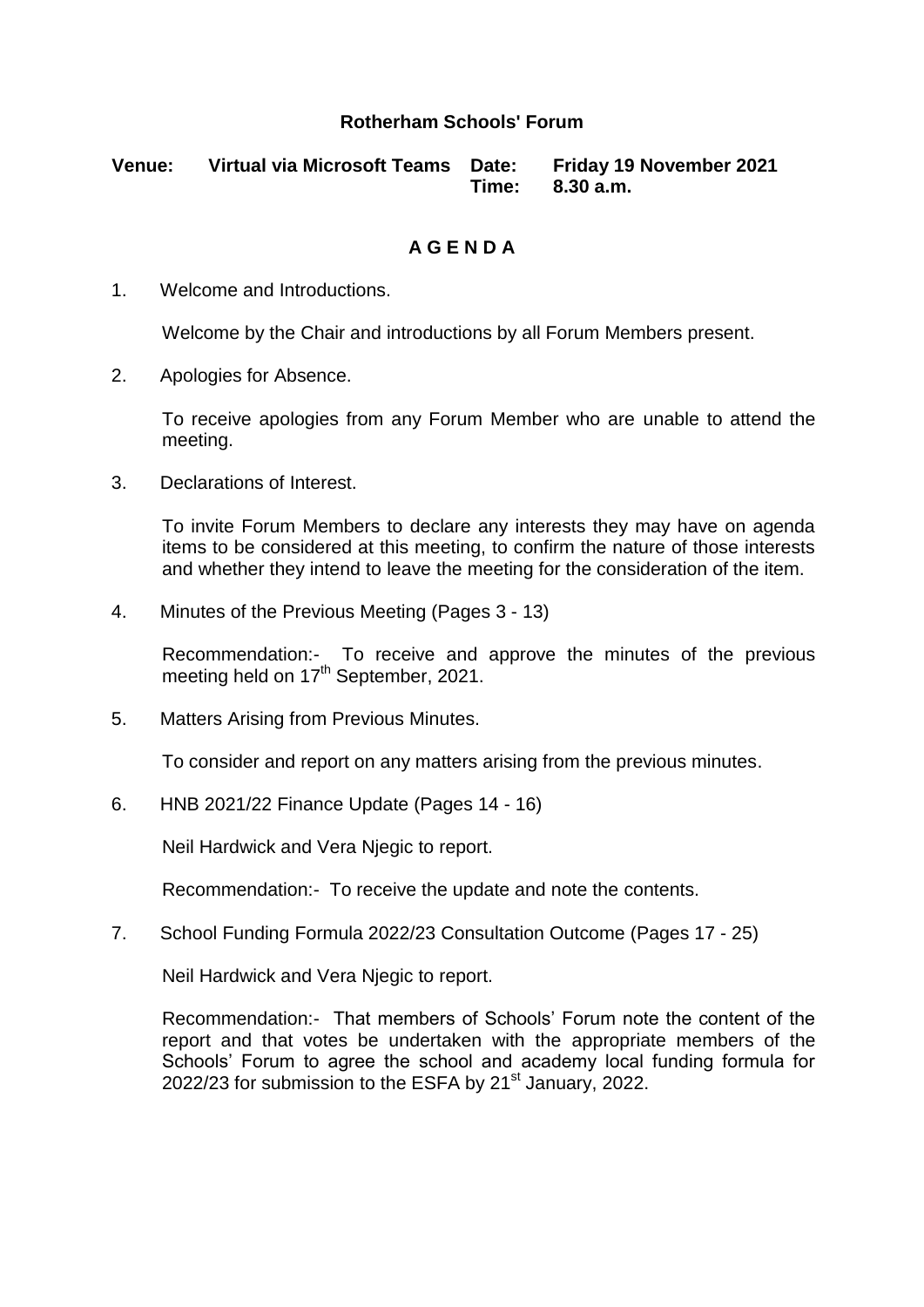8. Scheme for Financing Local Authority Maintained Schools (Updated Scheme) Vera Njegic to report.

Recommendation:- To receive the update and note the contents.

9. Household Support Fund and Free School Meals Vouchers

Nathan Heath and Neil Hardwick to report.

Recommendation:- To receive the update and note the contents.

10. DfE Consultation - Reforming How Local Authorities' School Improvement Functions Are Funded

Nathan Heath and Neil Hardwick to report.

Recommendation:- To receive the consultation.

11. Safety Valve

Nathan Heath to report.

Recommendation:- To receive and note the update on progress.

12. SEND Inspection

Nathan Heath to present.

Recommendation:- To receive the presentation and note the contents.

Link to Inspection Documentation - [SEND Joint Area Inspection –](https://eur02.safelinks.protection.outlook.com/?url=http%3A%2F%2Fwww.rotherhamsendlocaloffer.org.uk%2Fhomepage%2F61%2Fsend-joint-area-inspection&data=04%7C01%7CDebbie.Pons%40rotherham.gov.uk%7C06088a9bc79c4f99b8f908d9a604bc8f%7C46fbe6fd78ae47699c1dbcea97378af6%7C0%7C0%7C637723361533877744%7CUnknown%7CTWFpbGZsb3d8eyJWIjoiMC4wLjAwMDAiLCJQIjoiV2luMzIiLCJBTiI6Ik1haWwiLCJXVCI6Mn0%3D%7C1000&sdata=%2FNLFCq%2FXG1GljuldR9%2BrkFpfdWZstH373QKKWUTrU7Y%3D&reserved=0) Rotherham [SEND Local Offer](https://eur02.safelinks.protection.outlook.com/?url=http%3A%2F%2Fwww.rotherhamsendlocaloffer.org.uk%2Fhomepage%2F61%2Fsend-joint-area-inspection&data=04%7C01%7CDebbie.Pons%40rotherham.gov.uk%7C06088a9bc79c4f99b8f908d9a604bc8f%7C46fbe6fd78ae47699c1dbcea97378af6%7C0%7C0%7C637723361533877744%7CUnknown%7CTWFpbGZsb3d8eyJWIjoiMC4wLjAwMDAiLCJQIjoiV2luMzIiLCJBTiI6Ik1haWwiLCJXVCI6Mn0%3D%7C1000&sdata=%2FNLFCq%2FXG1GljuldR9%2BrkFpfdWZstH373QKKWUTrU7Y%3D&reserved=0)

13. Education Unions Facility Time (Pages 26 - 27)

Ian Henderson to report.

Recommendation:- To receive the report and note the contents.

## 14. Any Other Business

(a) For Review - Constitution and Composition of the Rotherham Schools Forum based on the School Sector Breakdown.

Recommendation:- To receive any other items of urgent business.